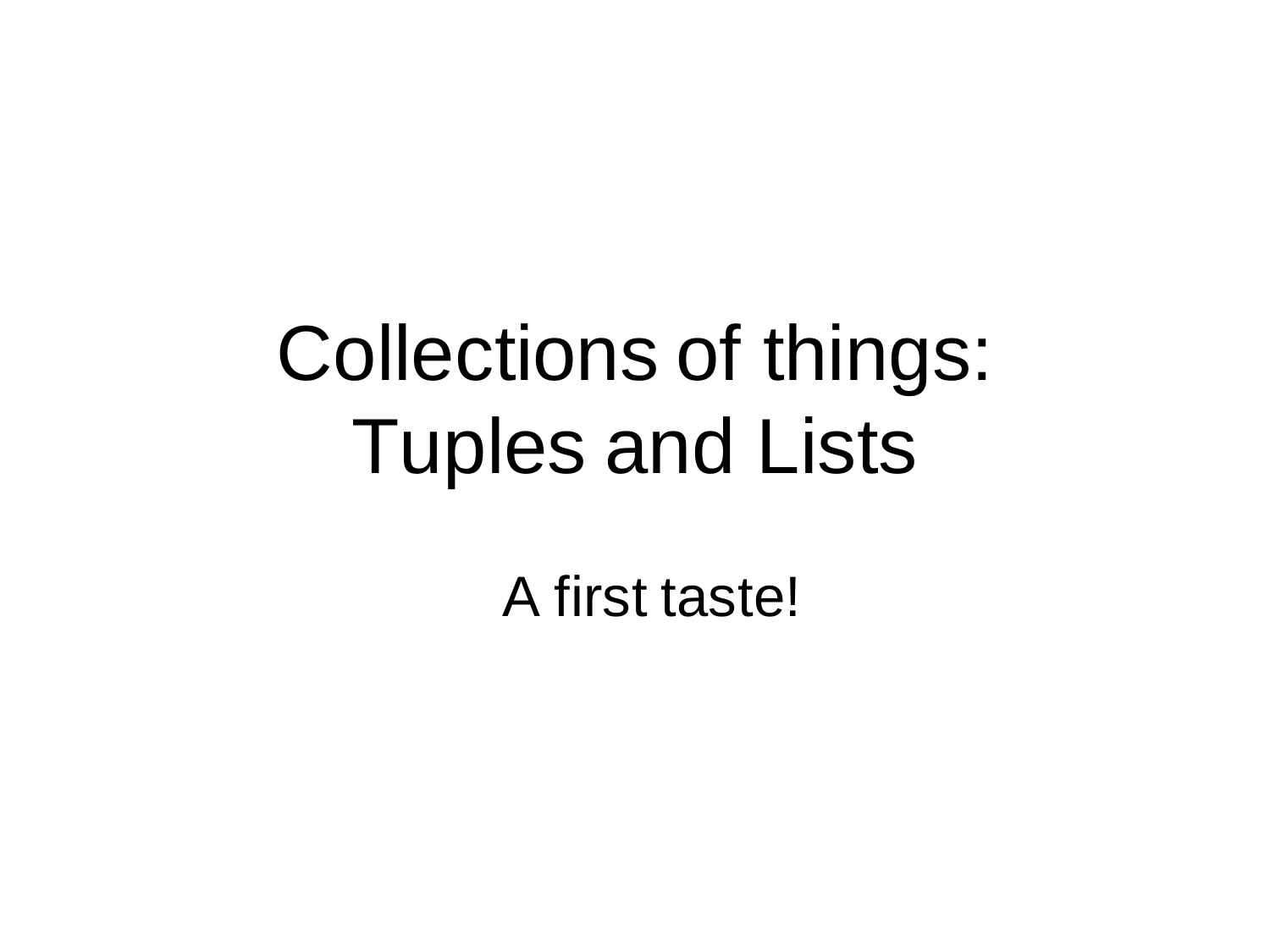# **Tuples**

```
examplePair :: (Double, Bool)
examplePair = (3.14 , False)
```

```
exampleTriple :: (Bool, Int, String)
exampleTriple = (False, 42, "Answer")
```

```
exampleFunction :: (Bool, Int, String) -> Bool
exampleFunction (b, i, s) = not b && length s < i
```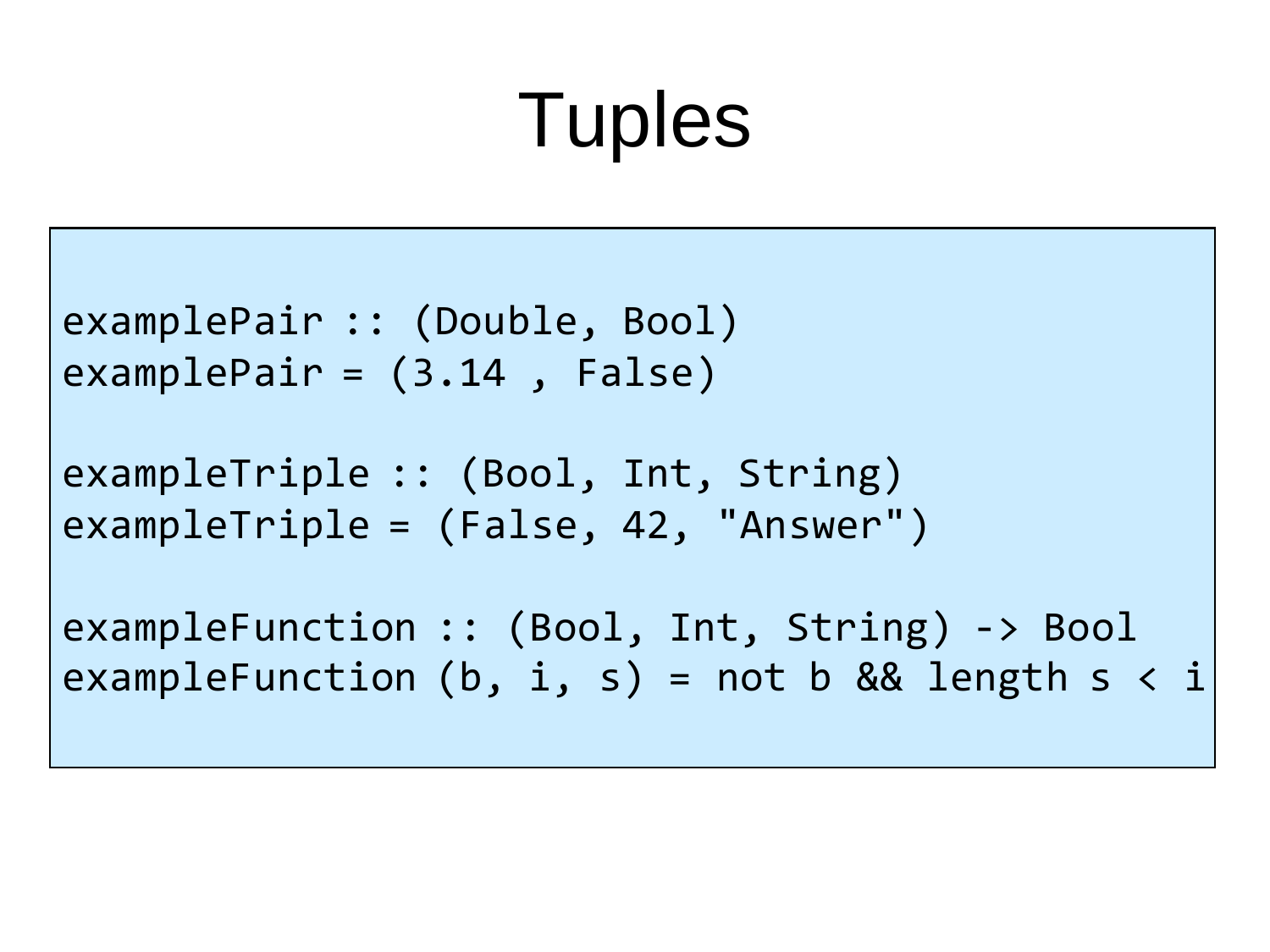## Lists

- The "duct tape" of functional programming
- Collections of things of the same type.
	- Two lists of the same type may have different number of elements
- For any type  $x$ ,  $[x]$  is the type of lists of  $x$ 's – e.g. [Bool] is the type of lists of Bool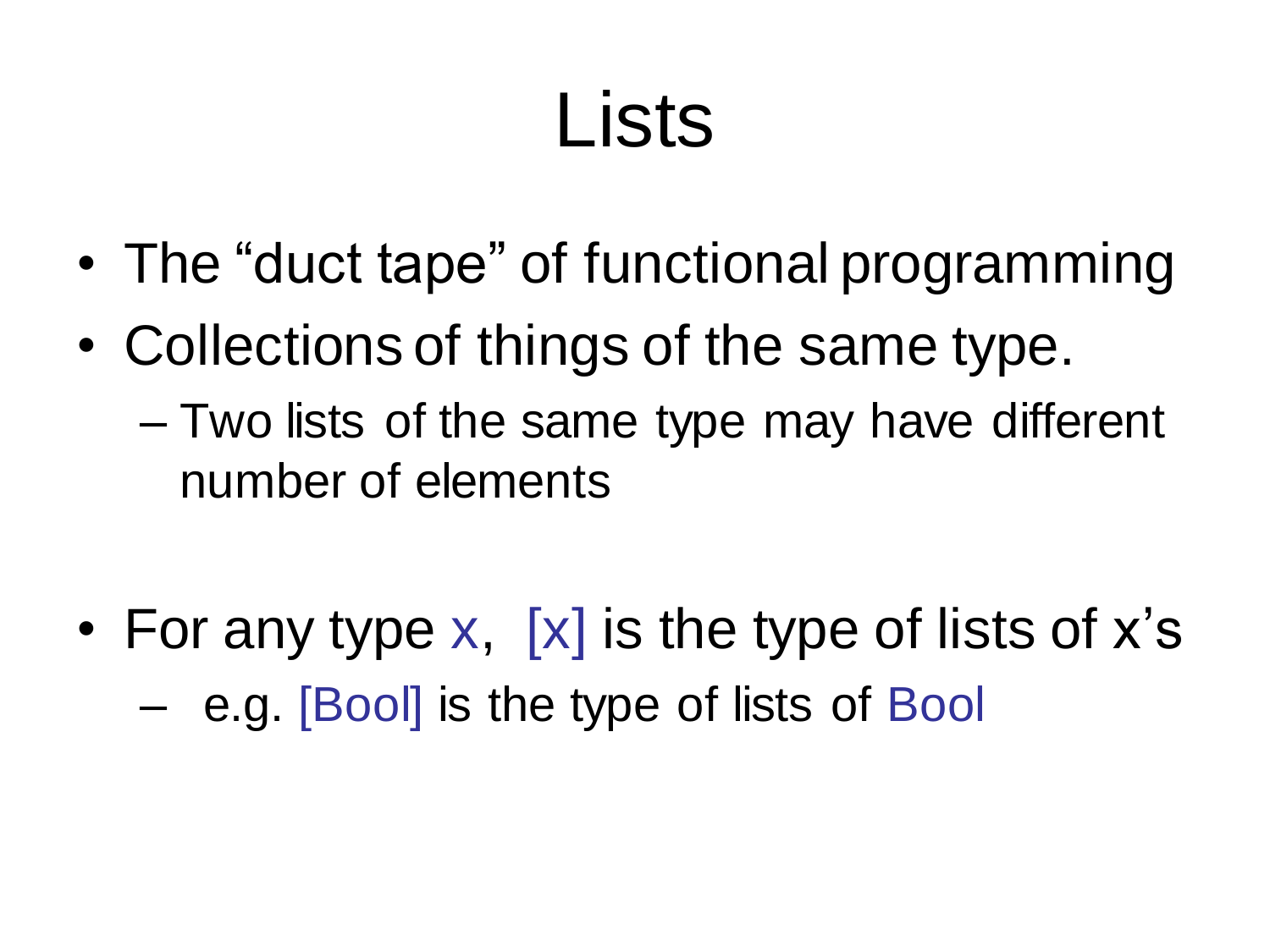## Lists

• The values in [A] are either of the form

– [ ] , the empty list (also called *nil*)



• Which of these are in [Bool]? True : [ ] True:False False:(False:[ ])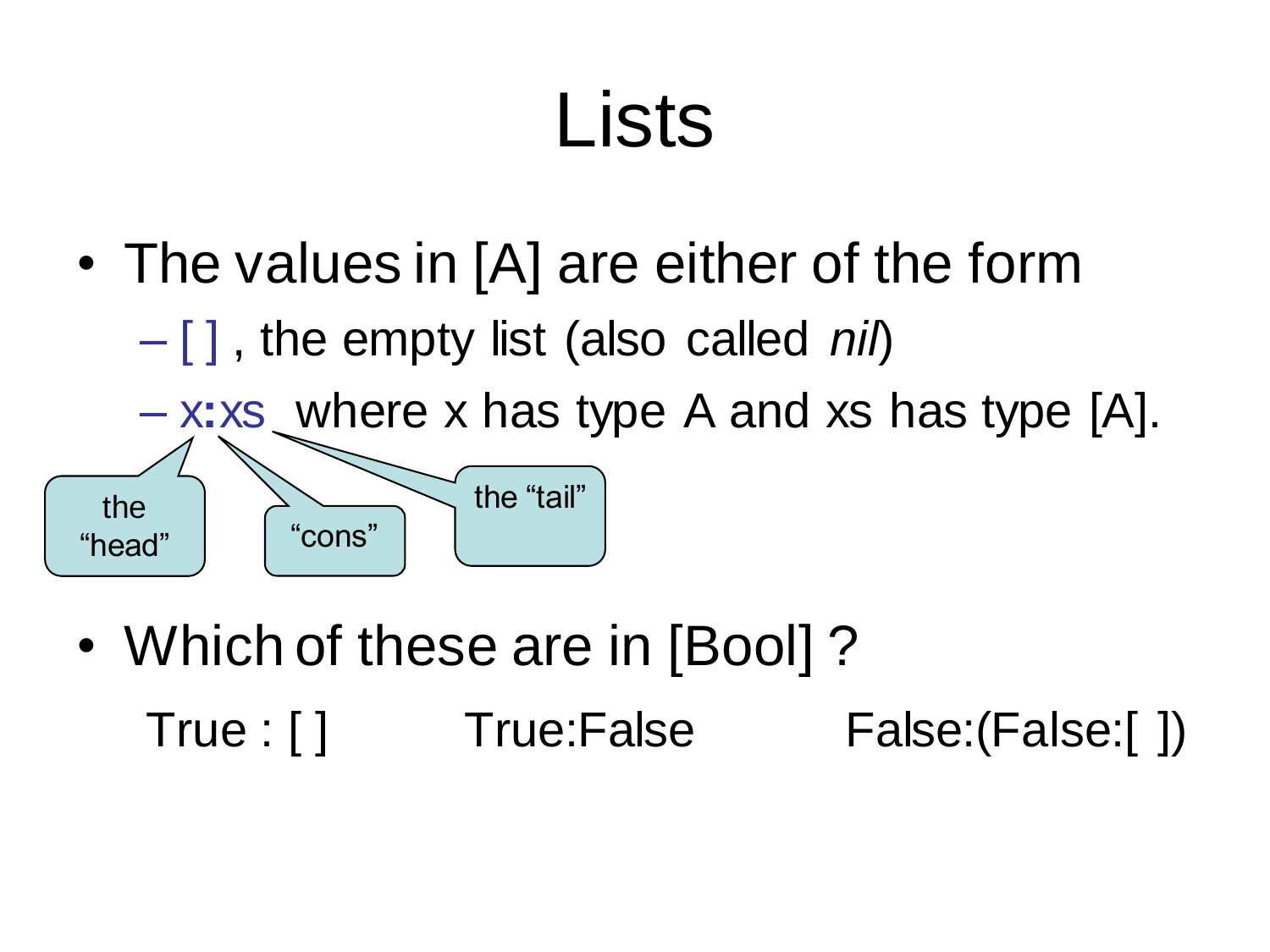#### List shorthands

- The following are all equivalent ways of writing the list 1:(2:(3:[ ]))
	- 1:2:3:[ ]  $[1,2,3]$ [1..3]
- The third is a bit special it is really a shorthand for an expression which builds the list. Other examples: ['a'..'z'] and [1..]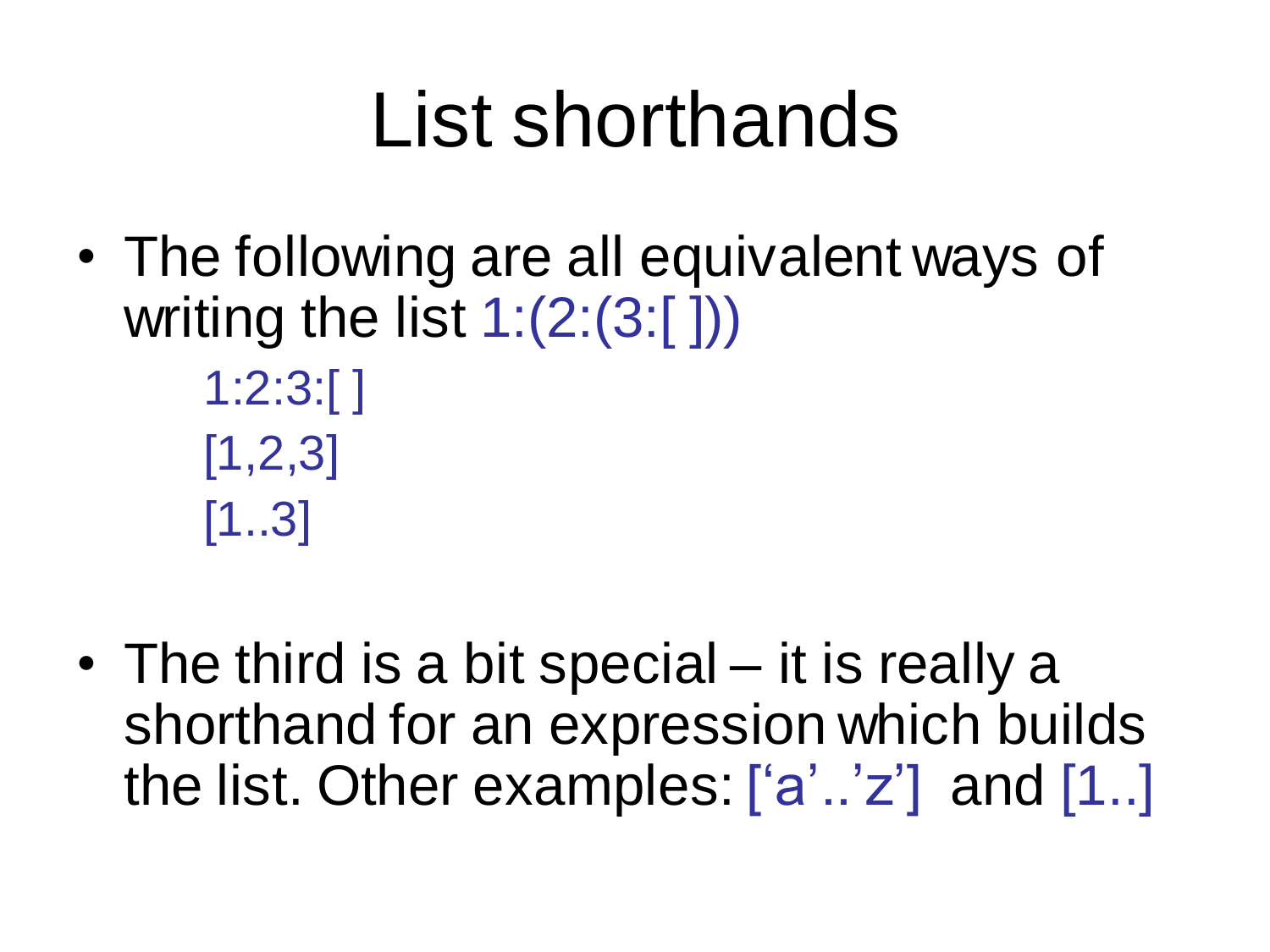#### Functions over lists

• Functions over lists can be defined using pattern matching. E.g.,

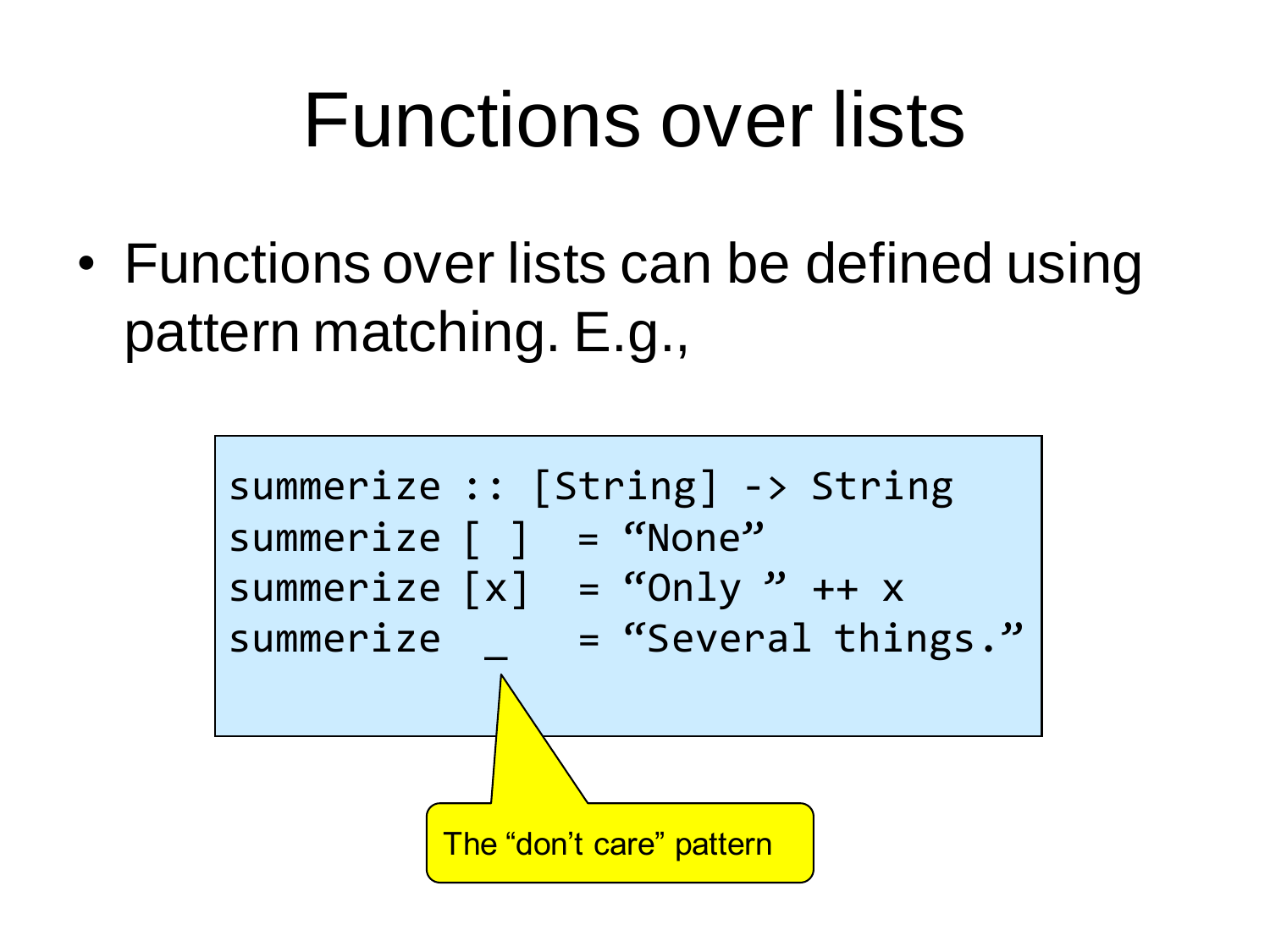#### Functions over lists

• Primitive recursion is the most common form:

> doubles :: [Integer] -> [Integer] *-- doubles [3,6,12] = [6,12,24]* doubles  $[ ]$  =  $\ldots$ doubles (x:xs) = ...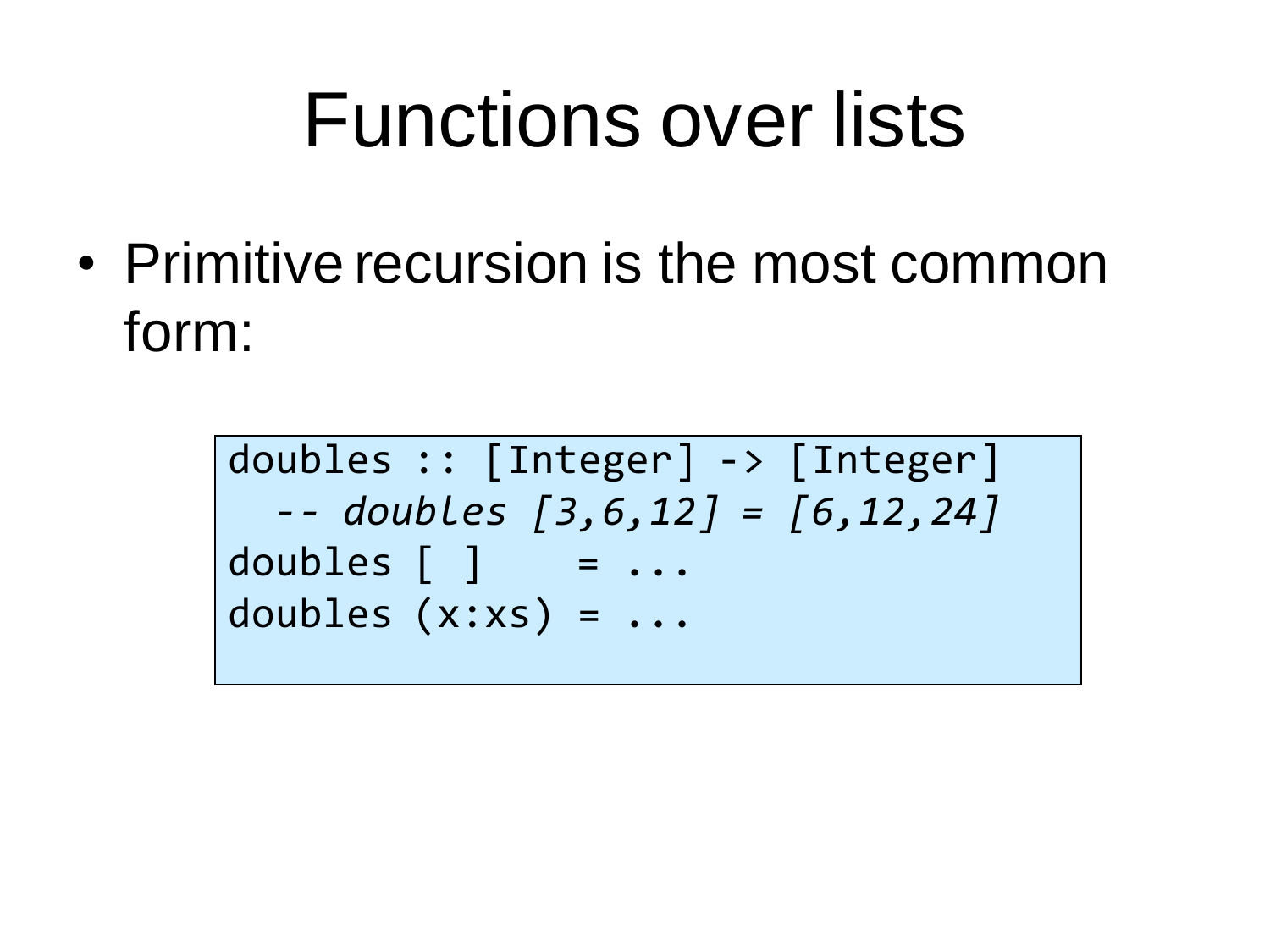## Functions over lists

• Primitive recursion is the most common form:

doubles :: [Integer] -> [Integer] *-- doubles [3,6,12] = [6,12,24]* doubles [] = [] doubles (x:xs) = (2\*x) : doubles xs

• Would not write it in this way – it is such a common pattern that we define a general function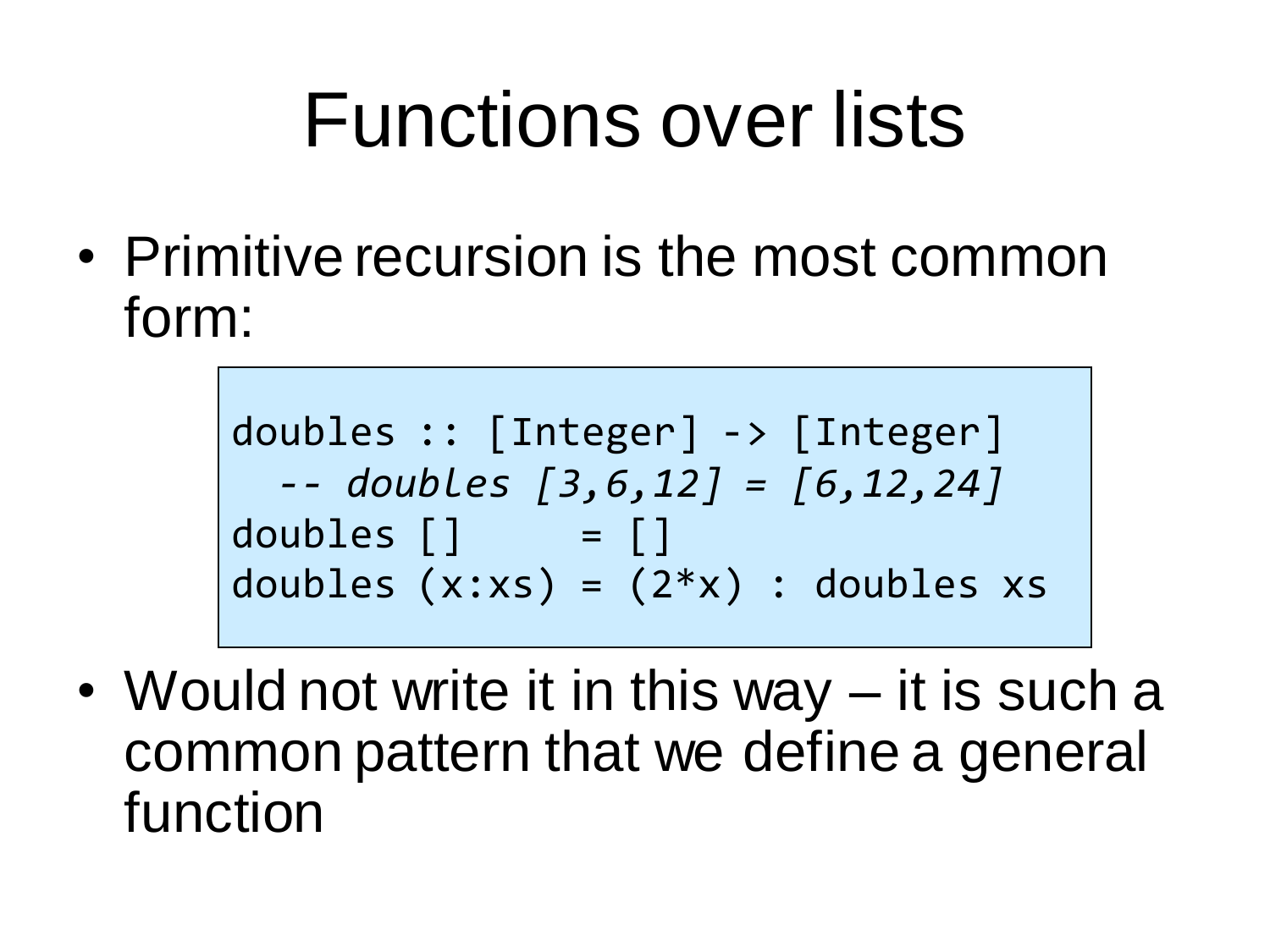#### map

$$
\begin{vmatrix}\n-1 & \text{map } f [x_1, x_2, \dots, x_n] = [f x_1, f x_2, \dots, f x_n] \\
\text{map } f [ ] = \dots \\
\text{map } f (x : xs) = \dots\n\end{vmatrix}
$$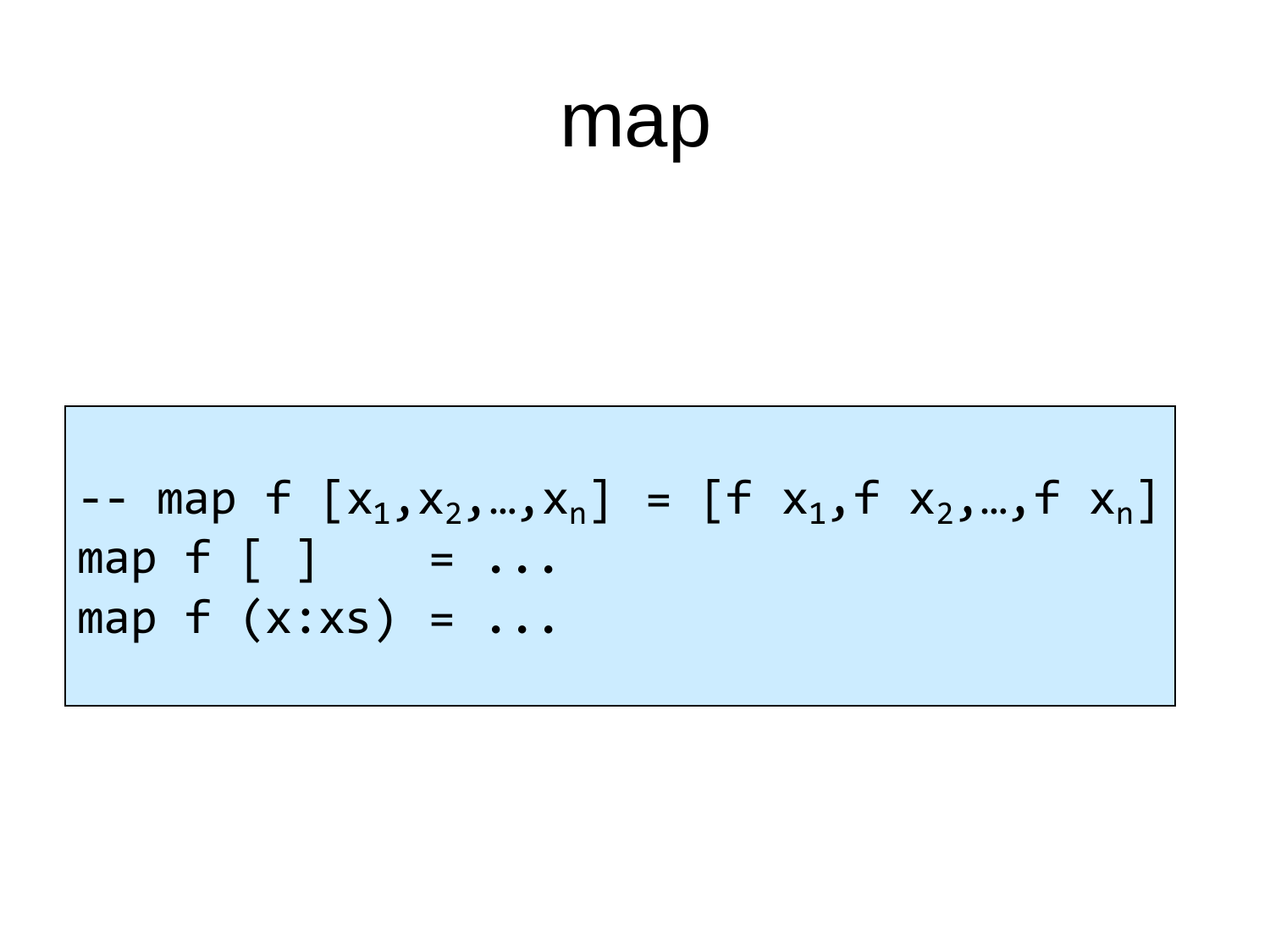#### map

$$
\begin{vmatrix}\n-map & f & [x_1, x_2, ..., x_n] = [f & x_1, f & x_2, ..., f & x_n] \\
map & f & [ ] & = [ ] & \\
map & f & (x : xs) = f & x : map & f & xs\n\end{vmatrix}
$$

Note: map is part of the standard Prelude - does not need to be defined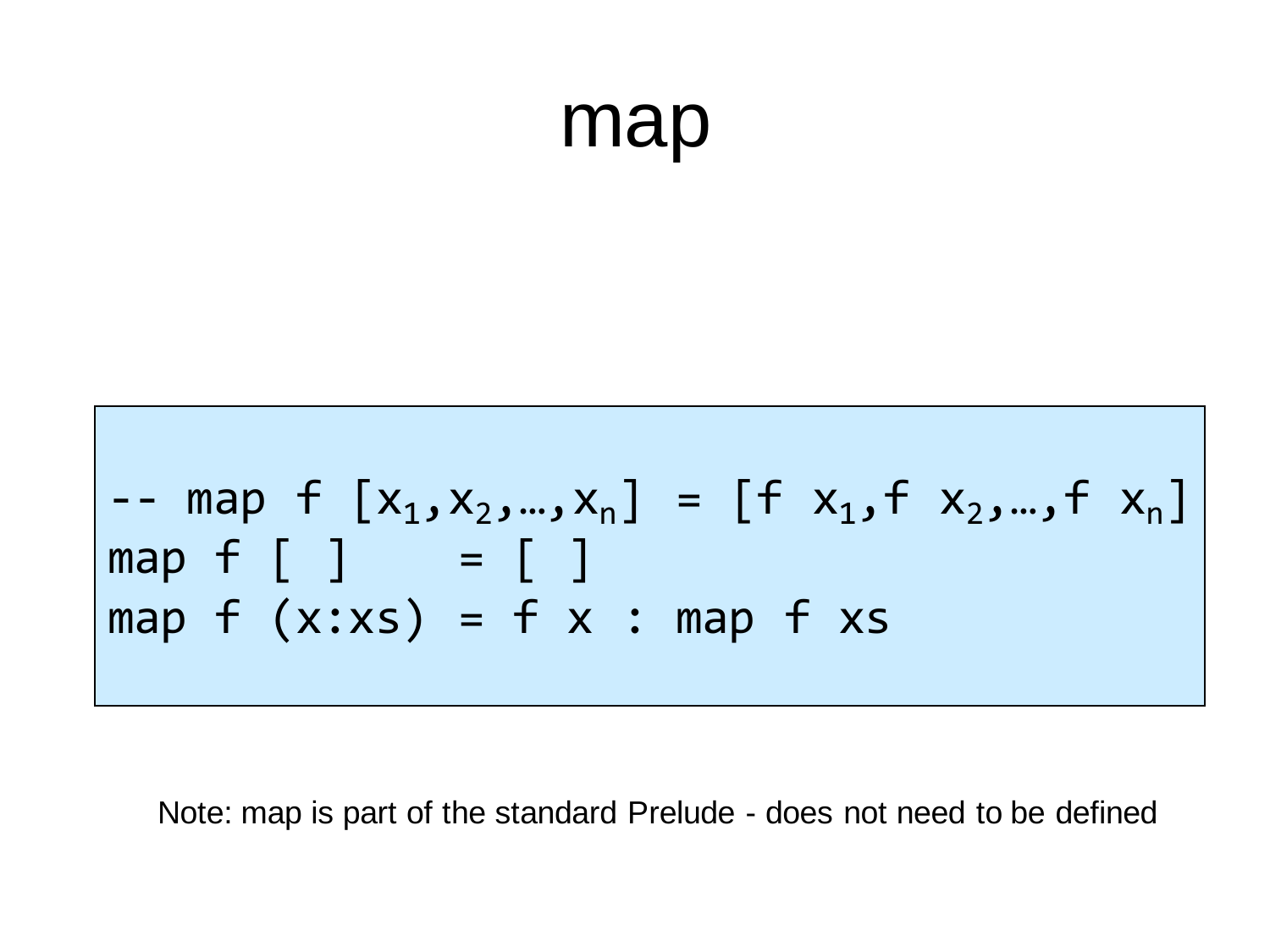# filter

- Produce a list by removing all elements which do not have a certain property from a given list:
- e.g. filter even [1..9] gives [2,4,6,8]

```
filter :: (a \rightarrow Bool) \rightarrow [a] \rightarrow [a]filter p [ ] = []filter p (x:xs) 
             p x = x : (filter p xs)
            | otherwise = filter p xs
```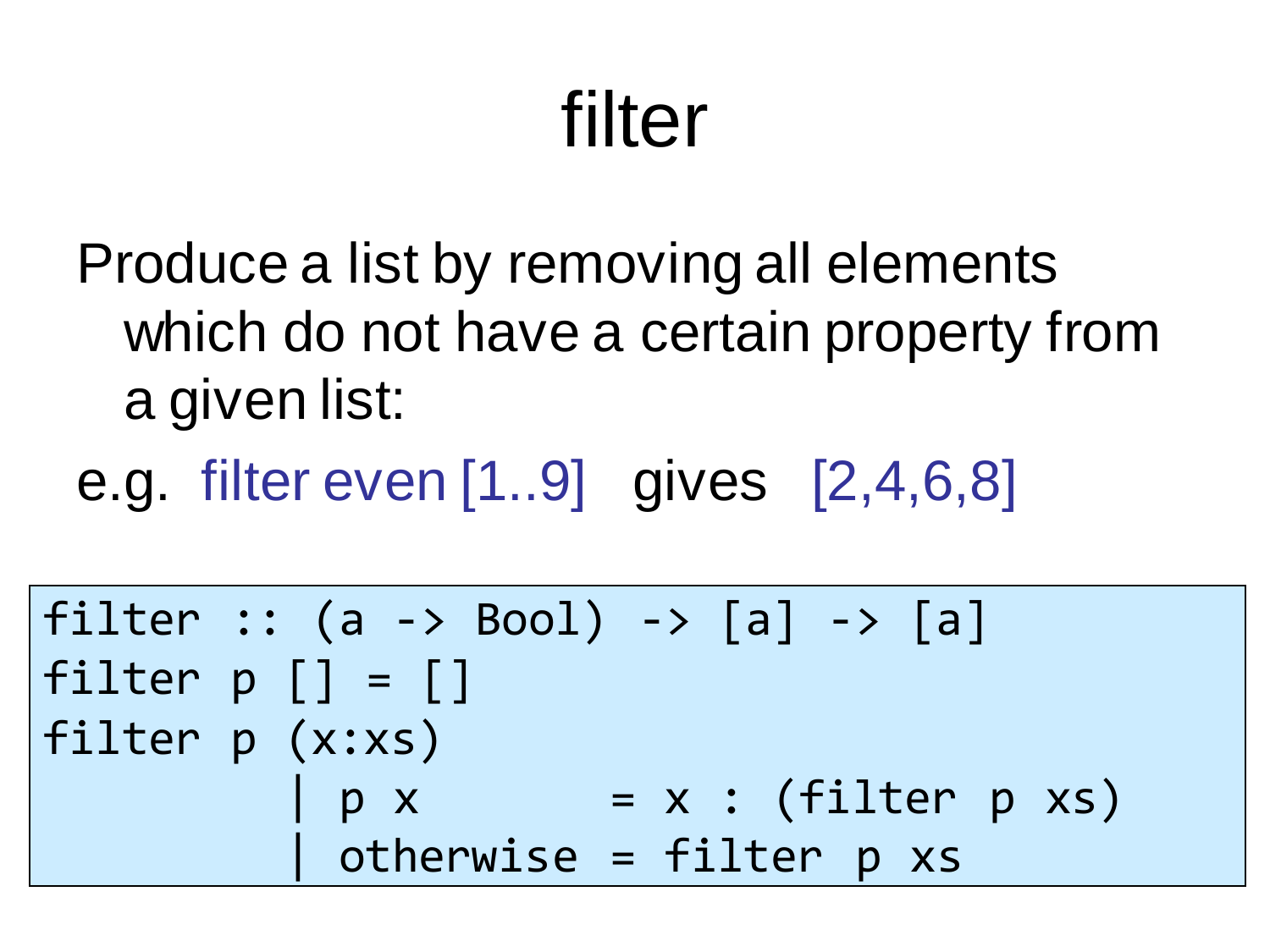## List comprehensions

• An alternative notation with the power of map and filter is list comprehensions



Based on set-theory notation;used in earlier functional languages (Hope, KRC). Popularised by Python.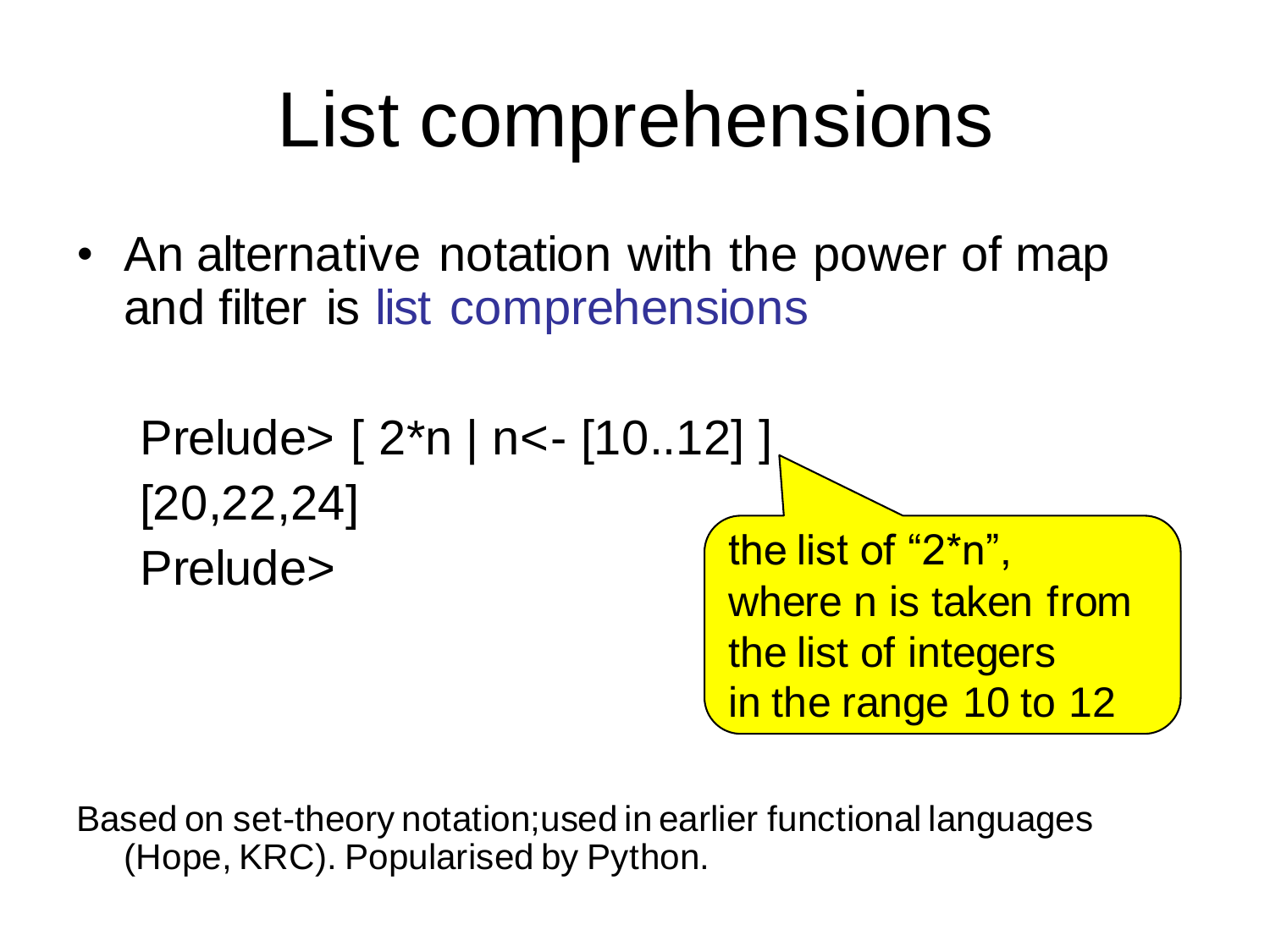## List comprehensions

- $[3<sup>*</sup>n]$  n<- $[10..12]$ , even n
	- *"the list of all 3\*n, where n is taken from the list of integers from 10 to 12, and n is even".*
	- equivalent to:
	- filter even [3\*n | n <- [10..12] ]
	- map  $(3^*)$  [ n | n < [10..12], even n]
	- map (3\*) (filter even [10..12])